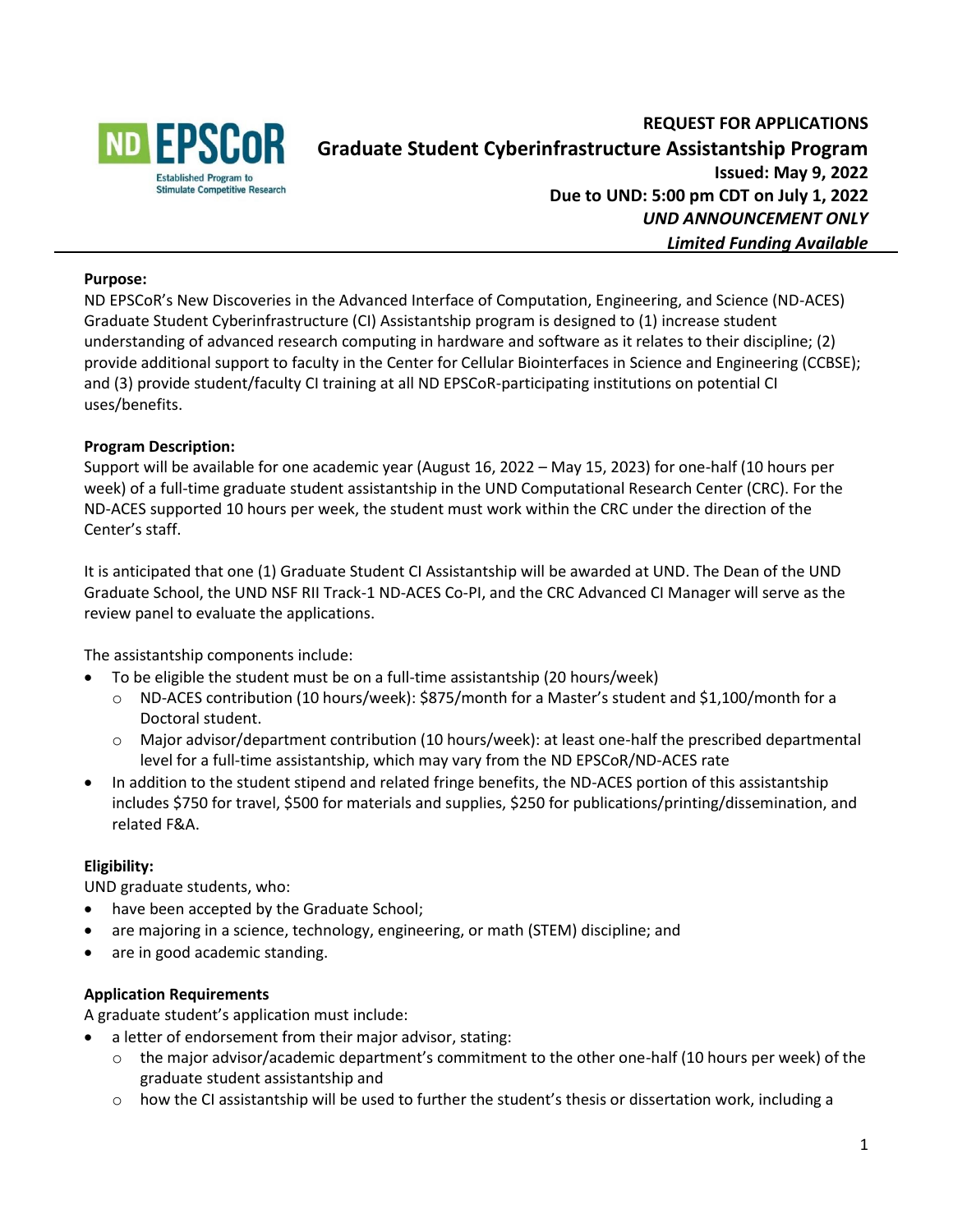statement that the student is in good standing academically, and that the student will be able to handle the split commitment between the requirements of their research and the CI assistantship.

 $\circ$  an essay written by the student, which should focus on the past (up to 1 page), present (up to 1 page), and future (up to 1 page) importance of CI to research within their STEM discipline.

# **Evaluation Criteria**

- Credentials of the student
- Quality of Essay
- Priority is given to:
	- o members of an underrepresented or underserved group, as defined by the National Science Foundation (NSF)
	- o students who have not held a prior CI Assistantship with ND EPSCoR

## **Application Submittal Checklist** (Submit electronically):

- 1. Cover Page: available at [https://www.ndepscor.ndus.edu/fileadmin/ndus/ndepscor/CI/UNDCICover-](https://www.ndepscor.ndus.edu/fileadmin/ndus/ndepscor/CI/UNDCICover-GRAs.pdf)[GRAs.pdf](https://www.ndepscor.ndus.edu/fileadmin/ndus/ndepscor/CI/UNDCICover-GRAs.pdf)
- 2. Essay: Described above.
- 3. Student's credentials: a two-page NSF-style Biosketch.
- 4. NSF-style budget template: available at [https://www.ndepscor.ndus.edu/fileadmin/ndus/ndepscor/documents/ND\\_ACES\\_template\\_budget.pdf](https://www.ndepscor.ndus.edu/fileadmin/ndus/ndepscor/documents/ND_ACES_template_budget.pdf)
- 5. Budget justification.
- 6. Copy of the major advisor's endorsement letter: Described above.

## **Electronic Submissions:**

- **July 1, 2022 (5pm):** UND graduate student deadline to submit completed application to the UND Office of Research and Sponsored Programs: Submit completed application in a single PDF file to [devona.janousek@und.edu](mailto:devona.janousek@und.edu) via e-mail attachment. Please indicate the subject line as "CI Assistantship Application – UND Campus."
- **July 31, 2022 (5pm):** UND Office of Research and Sponsored Programs deadline to submit all UND completed applications together with a recommendation of hire to Josh Wayt, ND EPSCoR STEM Grant Writer & Program Manager [\(josh.wayt@ndus.edu\)](mailto:josh.wayt@ndus.edu). Please indicate the subject line as "UND CI Assistantship Applications."

### **Award Announcements and Additional Information:**

Awards will be announced on or about August 1, 2022. Funds are expected to be available on or about August 15, 2022.

Awards are contingent upon the availability of funds from the NSF and the ND EPSCoR State Office. These assistantships are provided in conjunction with ND EPSCoR's Track-1 cooperative agreement with the NSF (ND-ACES), which provides for outreach activities throughout North Dakota.

# **Please direct questions:**

- Related to the assistantship to Aaron Bergstrom, Advanced CI Manager, UND CRC at: [aaron.bergstrom@UND.edu](mailto:aaron.bergstrom@UND.edu)
- Related to the application forms to Trinity Bohlman, Director of Strategic Finance, Operations, and Reporting, UND Office of the Vice President for Research and Economic Development at: [trinity.bohlman@UND.edu](mailto:trinity.bohlman@UND.edu)